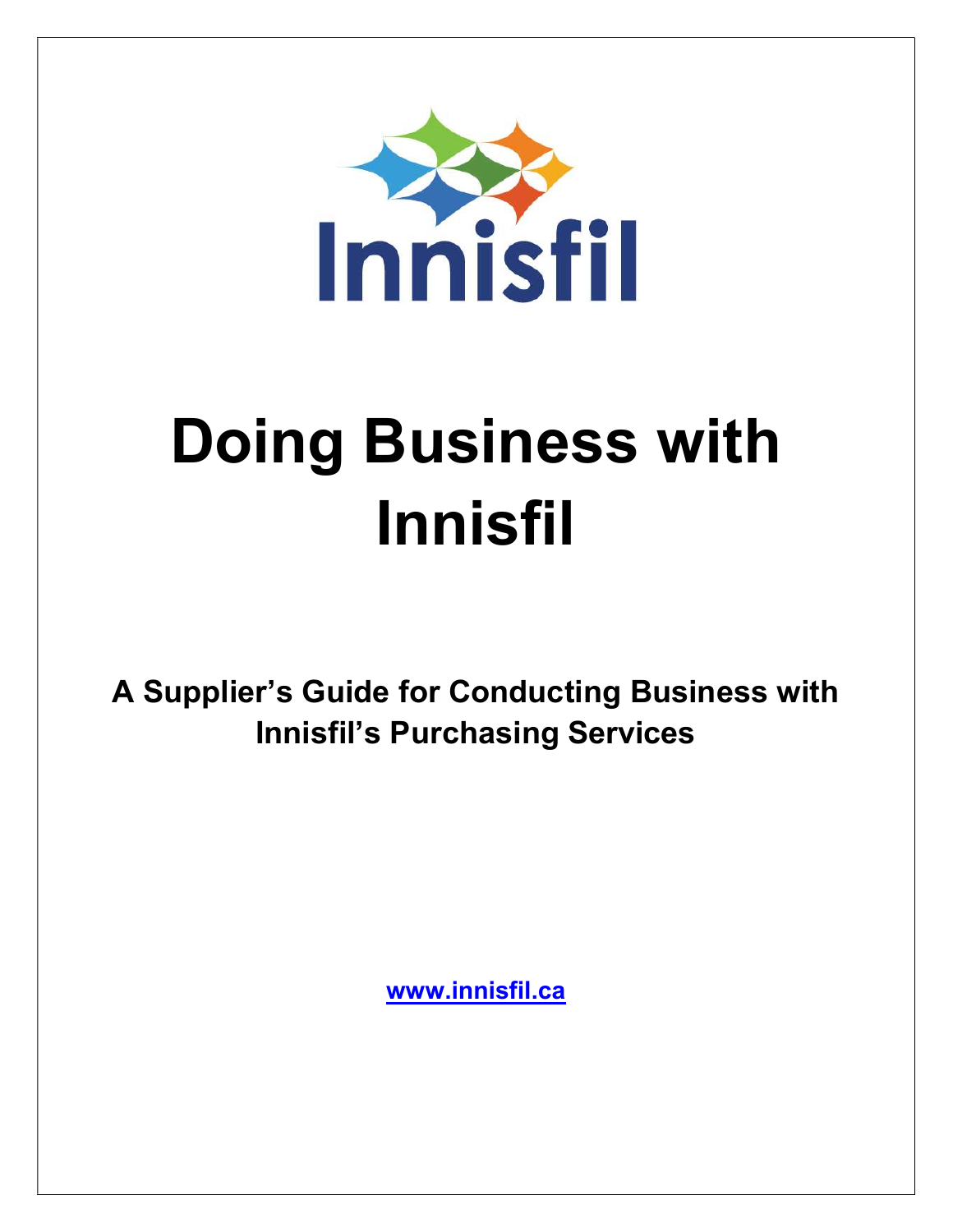# DOING BUSINESS WITH INNISFIL

# **Table of Contents**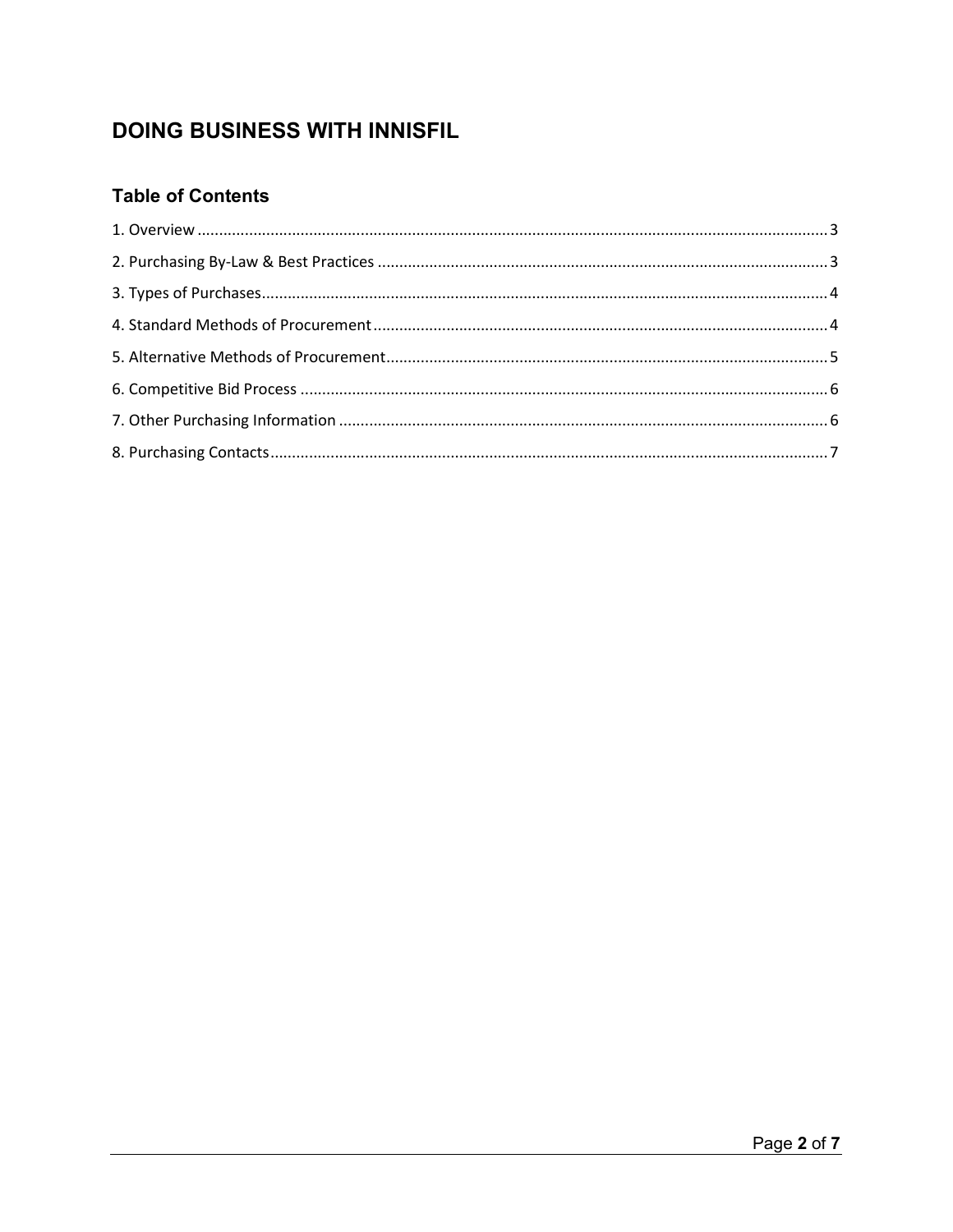## 1. Overview

This guide has been developed by Innisfil's Purchasing Services to assist suppliers in doing business with Innisfil and is intended to give a brief insight into the Town's Purchasing by-law and procedures. While this guide does not encompass every detail of all regulations, practices, and statutes governing public purchasing, it does provide the basic principles of Innisfil's purchasing practices. The guide should be used in consultation with the Purchasing By-Law NO. 032.17 and the appropriate Call for Bid document.

Innisfil fully supports the concept of an open, fair and transparent competitive environment while maintaining budgetary control and protecting the best interests of the Town and the taxpayers. Innisfil prides itself in its highly ethical standards in carrying out the purchasing functions necessary for the acquisition of goods, services, construction and professional services required for the successful operation of the Town.

This guide includes details on the types of purchases Innisfil makes as well as the methods used to obtain these goods and services. Information on the competitive bid process including where to find bid opportunities, how to obtain bid documents, bid openings and bid results have been included to assist suppliers in understanding Innisfil's policies and procedures.

Purchasing Services is part of the Finance Department and is located in the Innisfil Town Hall at 2101 Innisfil Beach Road, Innisfil, Ontario.

# 2. Purchasing By-Law & Best Practices

Innisfil purchases goods and services in accordance with the Purchasing By-Law NO. 032.17. The goal and purpose of the Purchasing By-Law is to:

- Ensure that an open, fair and transparent procurement process for acquisition of goods and services is being followed and maintained;
- Promote a competitive bid environment to obtain the best value for the Town;
- Ensure accountability and responsible use of public funds;
- Clearly define the roles and responsibilities of municipal staff;
- Support effective and efficient business planning;
- Ensure compliance with applicable legislation and trade agreements;
- Avoid real and perceived conflicts of interest

Innisfil conducts its procurement activities in reference with the Municipal Act and Regional and National Trade Agreements including the Canadian Free Trade Agreement (CFTA). These agreements were developed to promote and advance best practice principles of procurement in the public sector. The Town's Purchasing By-Law further reinforces these principles by providing a consistent purchasing framework and clear, consistent directions that align with applicable trade requirements.

Innisfil has initiated the following processes to make it easier for suppliers to access information and bid opportunities by:

- Updating the Purchasing By-Law and making it available on the Town's website at: https://innisfil.ca/purchasing-services/
- Soliciting competitive bid opportunities on Bids and Tenders: www.innisfil.bidsandtenders.ca
- Providing access to Historical Bids (Archived) and Official Results on Bids and Tenders: https://innisfil.bidsandtenders.ca
- Providing a Supplier Brochure and Supplier Guide on Doing Business with Innisfil and is available on the Town's website at:

https://innisfil.ca/purchasing-services/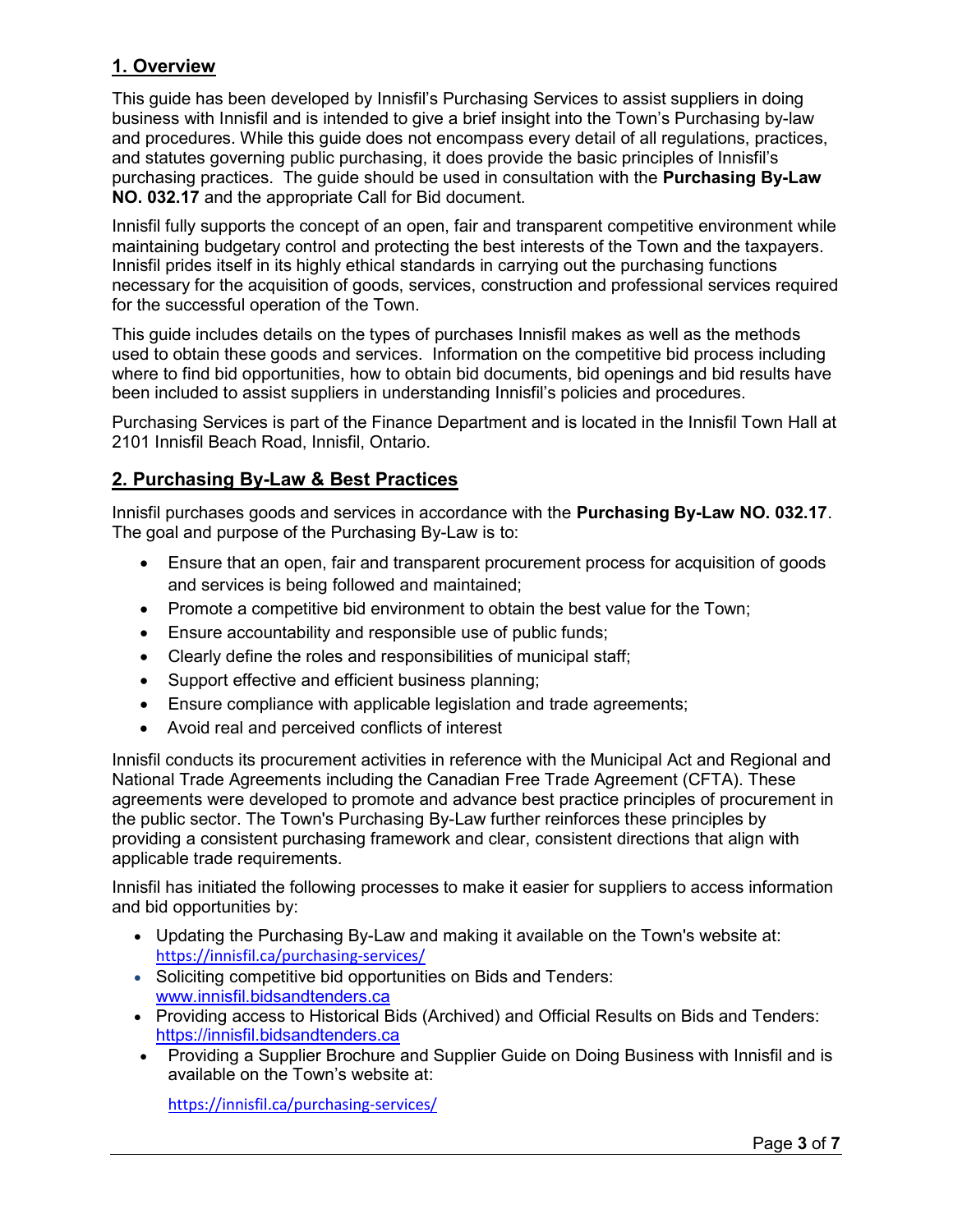• Improving supplier access to the Town's bid opportunities and information on doing business with Innisfil demonstrates Innisfil's continued commitment to promoting open, fair and transparent procurement.

# 3. Types of Purchases

Innisfil purchases a number of goods and services in order to support its internal functioning and to provide essential services to residents.

The following is a list of some of the items that are commonly purchased:

- Building Maintenance and Repairs
- Construction Contracts
- Consulting & Professional Services
- Fleet Vehicles & Equipment
- Office Supplies
- Roads
- Watermain & Sewer Maintenance (InnServices Utilities Inc.)
- Snow Removal
- Winter Control Products
- Park Equipment/Playgrounds
- Bridges

#### 4. Standard Methods of Procurement

The following chart provides the types of procurement methods available and the associated levels of cost for each.

| <b>Type</b>                                                        | \$Threshold              |
|--------------------------------------------------------------------|--------------------------|
| Low Cost Purchase                                                  | $<$ \$25,000             |
| Informal Request for<br><b>Quotation / Request</b><br>for Proposal | \$25,001 up to \$101,100 |
| Formal RFQ / RFP                                                   | $$101,101+$              |
| <b>Request for Tender</b>                                          | $> $101,101+$            |

Innisfil uses various methods of procurement that are standard throughout public purchasing. Below is a brief explanation of these methods of procurement.

Low Cost Purchase: Procurement of goods and services with a total purchase price up to \$25,000 are made at the discretion of department staff. Three written or verbal quotes are obtained where practical, followed by a purchase order being processed where required and payment is made through a purchasing card or electronic fund transfer.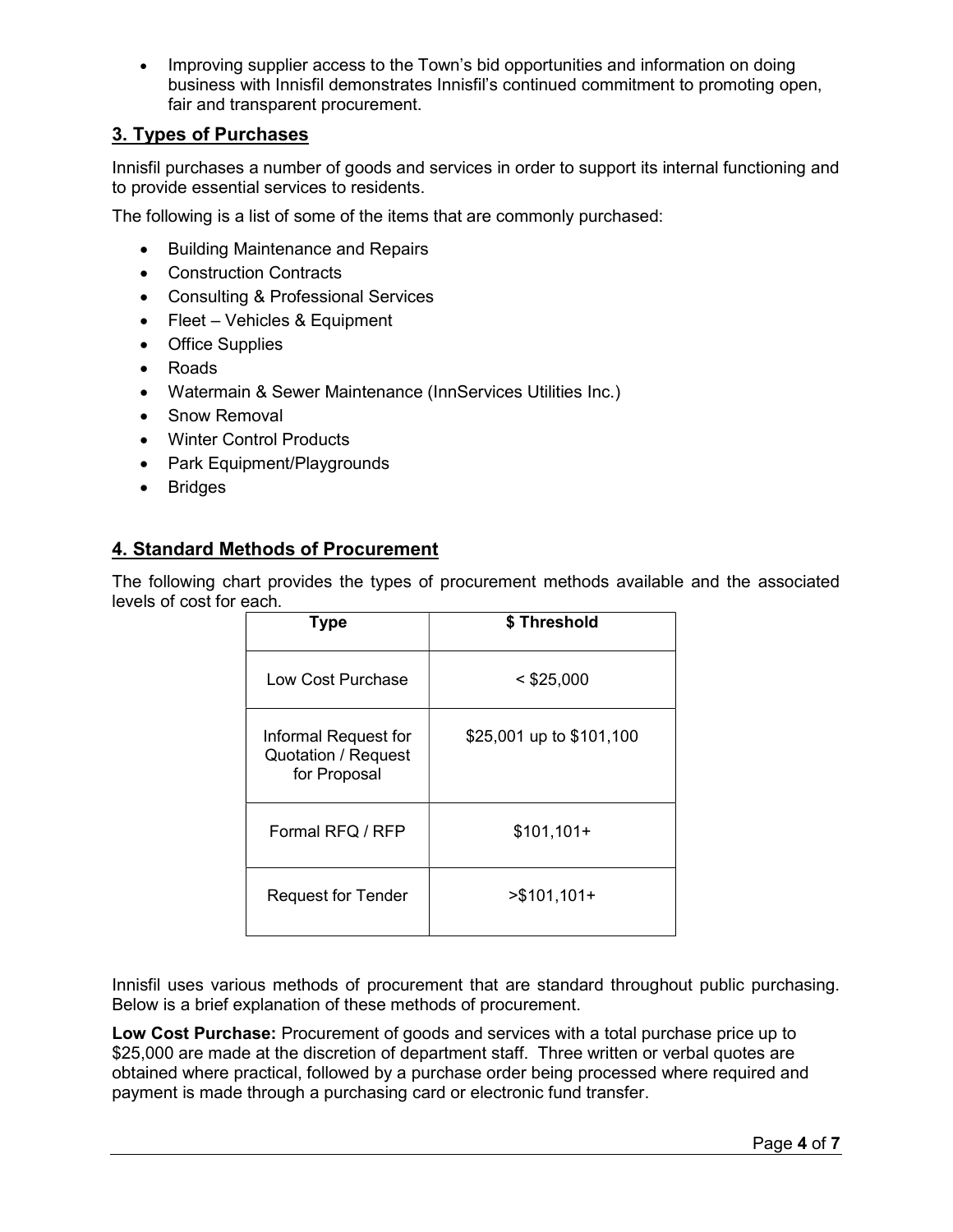Informal Request for Quotation (IRFQ): Procurement of goods and services with defined thresholds are made using an informal competitive bid process administered by Purchasing Services. A minimum of three bids will be solicited using an informal RFQ document based on precisely defined requirements for which a clear or single solution exists.

Request for Quotation (RFQ): Procurement of goods and services with defined thresholds are made using a formal competitive bid process administered by Purchasing Services. The RFQ document outlines precisely defined requirements for which a clear or single solution exists. Formal RFQ's are publicly advertised on Bids and Tenders www.innisfil.bidsandtenders.ca

Request for Tender (RFT): Procurement of goods and services with defined thresholds are made using a formal competitive bid process administered by Purchasing Services. The RFT document outlines precisely defined requirements for which a clear or single solution exists. Tenders are publicly advertised on Bids and Tenders www.innisfil.bidsandtenders.ca

Informal Request for Proposal (IRFP): Procurement of goods and services with defined thresholds are made using an informal competitive bid process administered by Purchasing Services. This competitive bid process is used when seeking unique proposals designed to meet broad outcomes to a complex problem or need for which there is no clear or single solution and where price is only one component making up the award. Bid submissions are scored by an Evaluation Committee based on set criteria laid out in the Proposal document and the highest scoring Proponent will be awarded.

Request for Proposal (RFP): Procurement of goods and services with defined thresholds are made using a formal competitive process administered by Purchasing Services. This competitive bid process is used when seeking unique proposals designed to meet broad outcomes to a complex problem or need for which there is no clear or single solution and where price is only one component making up the award. Bid submissions are scored by an Evaluation Committee based on set criteria laid out in the Proposal document and the highest scoring Proponent will be awarded.

Request for Standing Offer (RFSO): Procurement of goods and services with defined thresholds are made using a formal competitive bid process administered by Purchasing Services. This competitive bid process is used when there is a need to develop a short list of qualified vendors that have the capabilities to meet the Town's requirements, specifications can be clearly defined and/or there is a need for a roster list of vendors for their services that will be provided on an as need or required basis.

Request for Information (RFI): A Request for Information is used for research and to gather information from the market, responses to an RFI may contribute to the final version of a Call for Bid. Responses to a RFI will not pre-qualify Proponents and does not create any contractual obligations.

Request for Expression of Interest (RFEOI): A Request for Expression of Interest is used to determine the interest and availability of the market place to provide a good or service. Responses to a RFEOI will not pre-qualify Proponents and does not create any contractual obligations.

Request for Pre-Qualification (RFPQ): A Request for Pre-qualification is used to gather information on a supplier's capabilities and qualifications, with the intention of creating a list of qualified suppliers who will be invited to respond to future Calls for Bid. Responses to a RFPQ do not create any contractual obligations.

#### 5. Alternative Methods of Procurement

In addition to the competitive bid methods listed in Section 4, the Town may use any of the following alternative methods for procuring goods and services.

Single Source Purchase: Single Sourcing is used to acquire goods or services from a specific supplier because of its specialized or unique characteristics, proprietary information,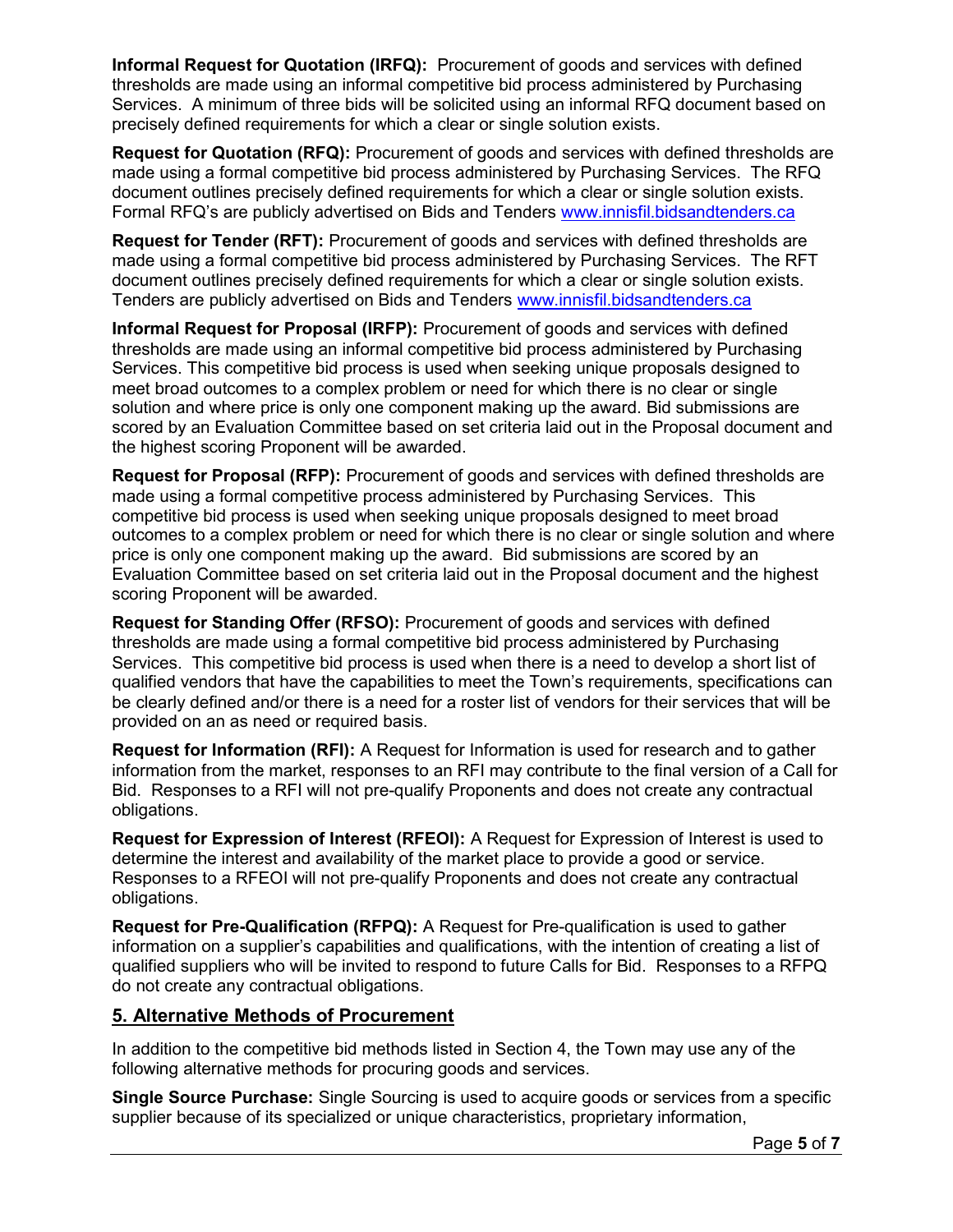trademarks, patents or compatibility. While other sources are available, only one supplier can fulfill the need requirement.

Sole Source Purchase: Sole Sourcing is used to acquire goods or services where there is only one available supplier and there is no other source that is reasonably capable of providing the goods or services.

**Extraordinary (Emergency) Purchase:** An Extraordinary purchase results from an unforeseen situation of urgency that has been determined to be a threat to public health, might disrupt the maintenance of essential Town services, or might present immediate risk to the welfare of persons, public property or the environment. Where feasible, goods or services will be secured using the most open market procedure at the lowest obtainable price.

Cooperative Purchasing: Innisfil participates in cooperative purchasing with other public agencies in order to obtain the benefits of volume purchasing and the reduction in administrative efforts and costs. One such group is the Georgian Bay Area Public Purchasing Cooperative (GBAPPC).

Unsolicited Proposals: Unsolicited proposals received by the Town will be reviewed and any procurement activity that results will either follow the provisions of the competitive bid process or those of a Single or Sole Source purchase.

## 6. Competitive Bid Process

All of the necessary instructions on submitting a bid are included in the bid document. It is important to read the bid document carefully and thoroughly before submitting a bid. The following is some additional information about the competitive bid process to assist suppliers.

Advertisement of Bid Opportunities: Innisfil bid opportunities are posted on Bids and Tenders at https://innisfil.bidsandtenders.ca Suppliers can receive automatic notifications from Bids and Tenders by subscribing to specific business categories.

Bid Documents and Fees: Bid documents can be downloaded directly from the Bids and Tenders website free of charge (subject to an annual subscription fee).

Bid Inquiries: All inquiries concerning public bid documents are to be submitted in writing through Bids and Tenders. No inquires will be accepted by telephone.

Bid Results: Tender results are posted on Bids and Tenders https://innisfil.bidsandtenders.ca Suppliers are advised to wait until the results are posted as they will not be released over the phone. Upon Official Award, all Bidders will be notified via e-mail through Bids and Tenders. Official Awards can also be found on the Bids and Tenders website.

Contract Award: For Quotations and Tenders, awards will be made to the lowest compliant Bidder. The lowest compliant Bidder is deemed to have met all required specifications, met all terms and conditions of the bid, provides the lowest price and has provided the necessary securities/documents where required. For Proposals, awards will be made to the Proponent with the highest overall ranking score; cost is not the only factor of consideration.

Vendor Debriefing: Any Proponent can request a debriefing session to discuss their proposal. The purpose of the debriefing is to provide the supplier with an explanation of the reasons including strengths and weaknesses as to why they were not awarded the contract. During the debriefing process the submissions of other Proponents shall not be discussed and the scores and prices of others shall not be disclosed.

#### 7. Other Purchasing Information

Purchasing Ethics: Purchasing Services maintains memberships in and subscribes to the Code of Ethics of the Ontario Public Buyers Association (OPBA), the National Institute of Government Purchasing (NIGP) and the Purchasing Management Association of Canada (PMAC). As a result Purchasing staff shall maintain and practice the highest standards of